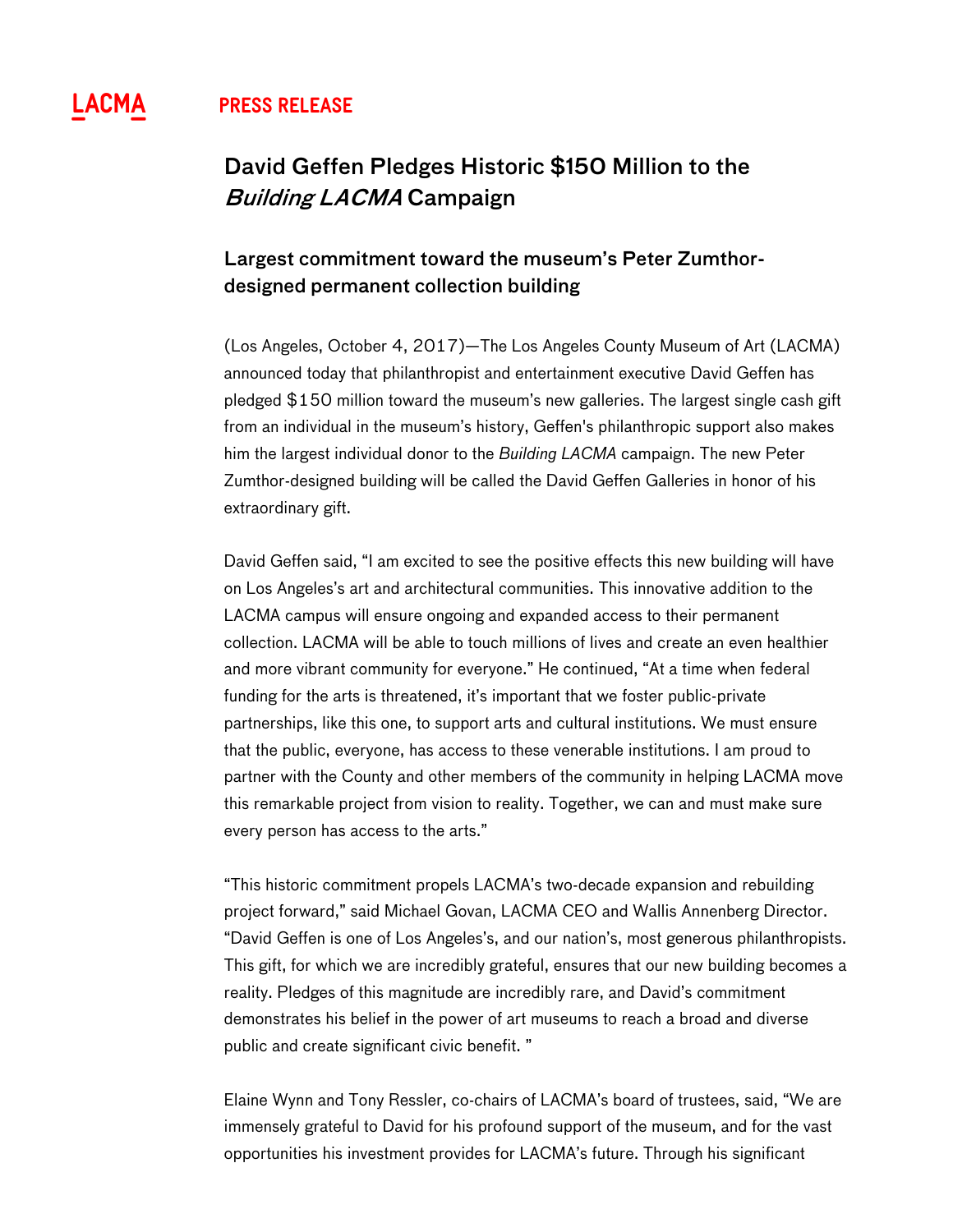philanthropy across the nation, he has strengthened the fabric of our communities by supporting education, arts and culture, social justice, and improved health. David, who achieved his business success in L.A., has long given generously to causes that have moved our city and citizens forward, and his latest commitment only underscores his civic leadership."

With this pledge, the total amount committed to the *Building LACMA* campaign is \$450 million, which includes a major contribution from the Los Angeles County Board of Supervisors and significant pledges from LACMA board co-chair Elaine Wynn, patron A. Jerrold Perenchio, and trustee Eric Smidt and his wife Susan, in addition to other substantial commitments from members of the board of trustees.

The David Geffen Galleries, which will replace four of the museum's seven current buildings, is intended to enable LACMA's vast encyclopedic collection to be shown and experienced in innovative ways. The project is scheduled to begin construction in 2019, with the new building slated to open in 2023.

### **About David Geffen**

Born in Brooklyn, New York, David Geffen has made an indelible mark on many fields, including film, theater, and, most notably, music, where he created the legendary record companies Asylum and Geffen Records, discovering and cultivating the careers of some of America's most prominent musicians and actors. His numerous professional successes enable him to generously support charitable organizations important to him. His record-setting donations to the UCLA School of Medicine, totaling in excess of \$400 million, support not just medical education, but unprecedented scholarships for medical students, and research grants that help attract some of the nation's leading instructors. In recognition of his leadership and game-changing support, the school is now the David Geffen School of Medicine at UCLA. Furthering his philanthropic support of UCLA and Los Angeles, in early 2016 he provided a \$100 million grant to UCLA to fund the creation of a college preparatory school on the campus for LA area youth grades 6 through 12. Additionally, he has been a major benefactor to AIDS Project Los Angeles, Gay Men's Health Crisis, amfAR, God's Love We Deliver, the Elton John AIDS Foundation, and Project Angel Food.

He is a pioneer of public-private partnerships that support the arts and benefit the community in Los Angeles, New York City, and elsewhere. His first news-making engagement with the Los Angeles art community was in1996 when he collaborated with the Museum of Contemporary Art to create and fund the Geffen Contemporary at MOCA, an innovative gallery space in Los Angeles's historic core and a precursor to